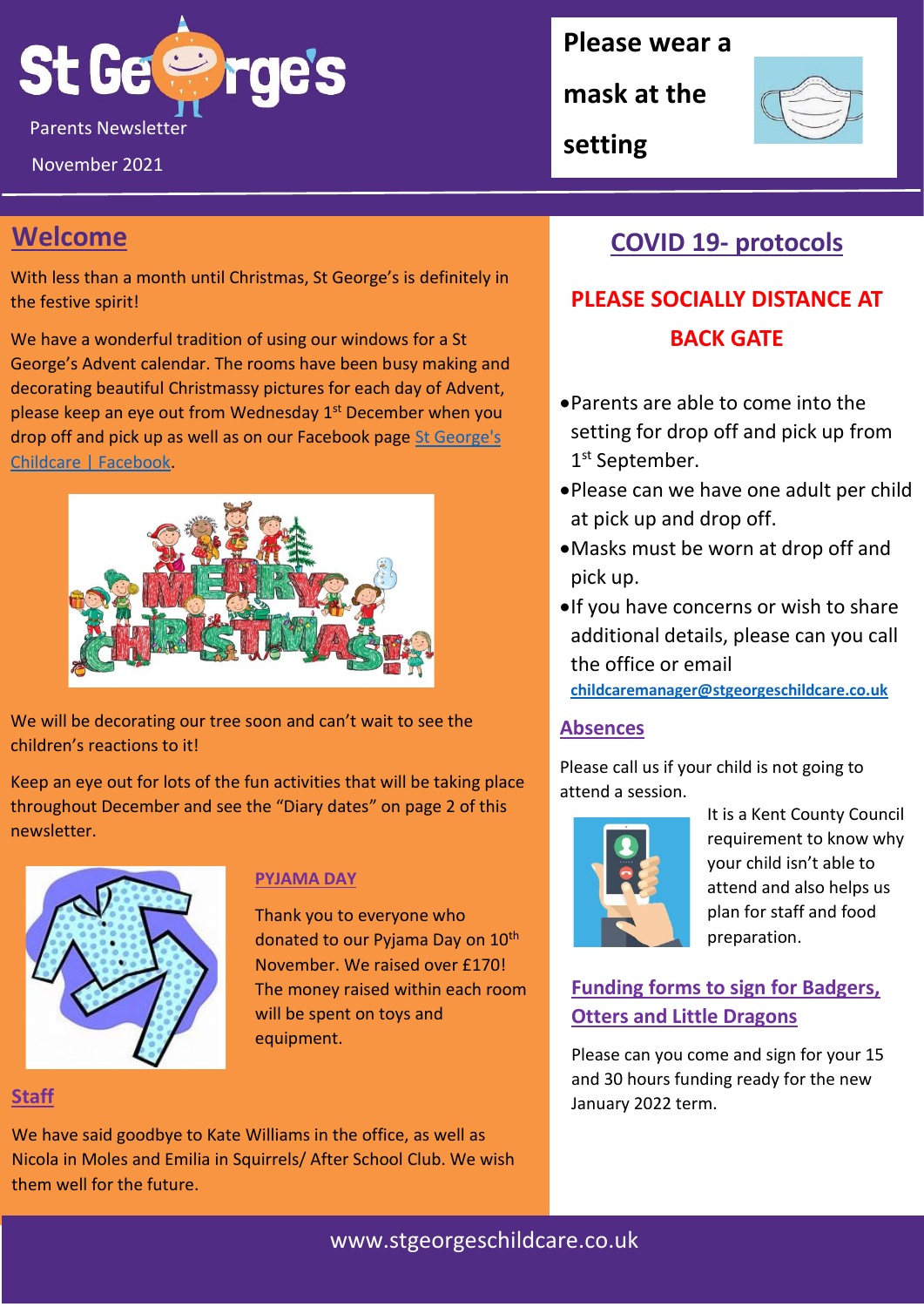## Fundraising

#### **CHRISTMAS FAIR – SATURDAY 4TH DECEMBER 3pm-5pm**



We do hope that you are able to come along to the fair with your families and friends as it will be the first time, we have been able to socialise together since our Christmas Fair 2019!

The fair will be held outdoors and we will have lots of stalls, refreshments, the raffle, competitions and obviously Father Christmas will be here!

We are all looking forward to the fair and seeing you there. It will a fun family event and a great afternoon!

#### **Photo Gallery**

Each month the staff take some wonderful photos and here are some we would like to share with you.













| Christmas           | Saturday 4 <sup>th</sup> |
|---------------------|--------------------------|
| Fair                | <b>December</b>          |
|                     | 3pm-5pm                  |
| <b>Otters</b>       | Tuesday 7 <sup>th</sup>  |
| <b>Nativity</b>     | <b>December</b>          |
|                     |                          |
| Little              | Wednesday                |
| <b>Dragons</b>      | gth                      |
| Christmas           | <b>December</b>          |
| concert             |                          |
| Christmas           | Wednesday                |
| party               | $15^{\text{th}}$         |
|                     | <b>December</b>          |
|                     |                          |
| Little              | Friday 17 <sup>th</sup>  |
| <b>Dragons last</b> | <b>December</b>          |
| day                 |                          |
| St George's         | 1pm Friday               |
| closes              | 24 <sup>th</sup>         |
|                     | <b>December</b>          |
| St George's         | 7.30am                   |
| <b>Nursery</b>      | Tuesday 4 <sup>th</sup>  |
| rooms               | January                  |
| reopen              | 2022                     |
| Little              | <b>Monday</b>            |
| <b>Dragons</b>      | 10 <sup>th</sup> January |

## **Please review us**

St George's Childcare, 7 [Chilston Road, Tunbridge](https://www.daynurseries.co.uk/daynursery.cfm/searchazref/50001050GEOA/rcsid/1001#submit-review-tab)  [Wells, Kent TN4 9LP](https://www.daynurseries.co.uk/daynursery.cfm/searchazref/50001050GEOA/rcsid/1001#submit-review-tab)  [\(daynurseries.co.uk\)](https://www.daynurseries.co.uk/daynursery.cfm/searchazref/50001050GEOA/rcsid/1001#submit-review-tab)

## **Facebook**



Visit St George's Facebook page to see the fun activities that the children and staff enjoy!

[www.facebook.com/StGeorgesChildcare](http://www.facebook.com/StGeorgesChildcare)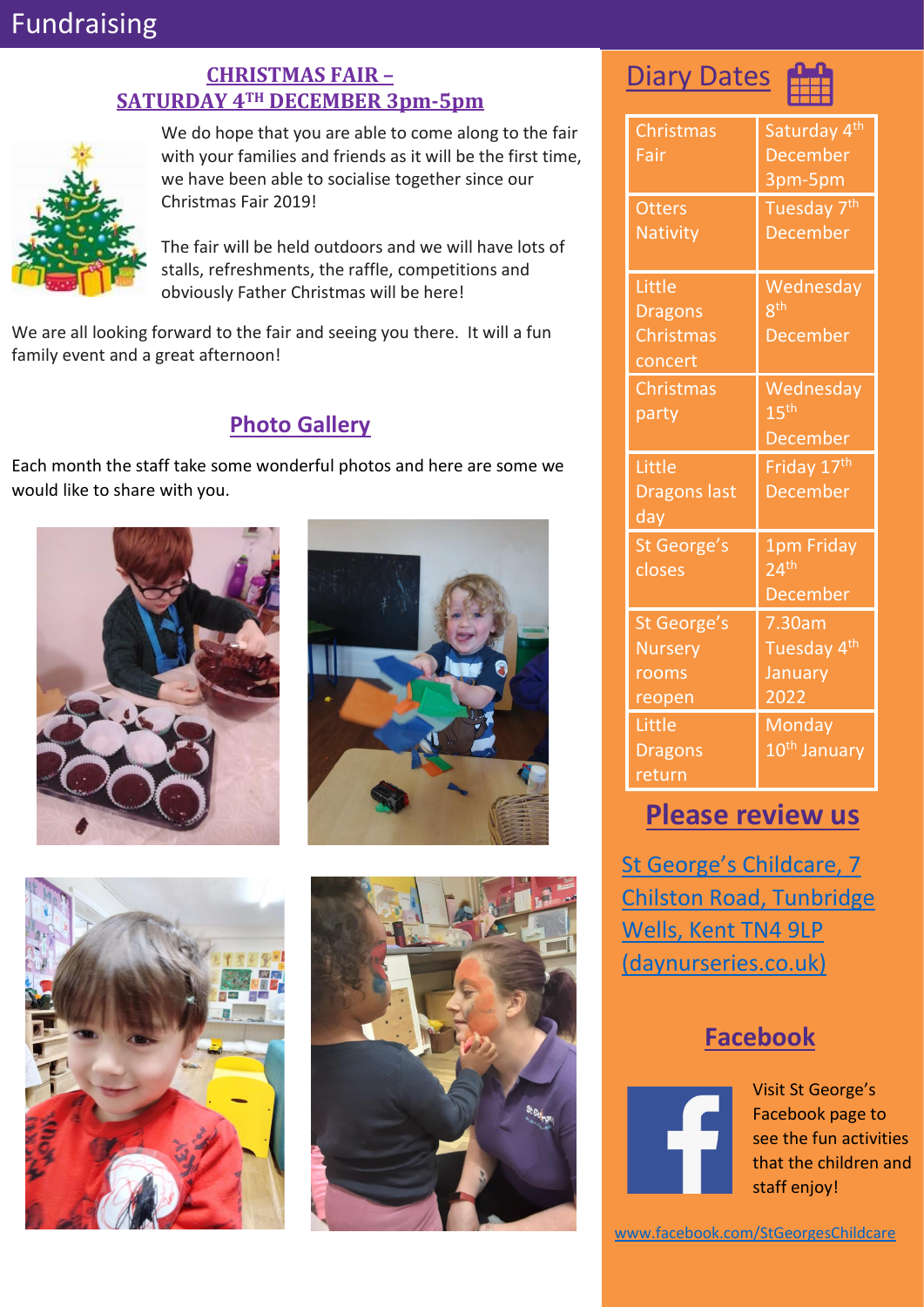

This month Squirrels have been working on their gross motor skills. We have done this by doing lots of different physical activities. We have been trying to ride the bikes in the garden, drive the cars and we have been seeing who can climb our climbing frame. We have also been building relationships with each other. We have done this by helping each other on the climbing frame, playing peek a boo, doing lots of group activities and setting up simple obstacle courses.

## Squirrels **Hedgehogs**

This month the children have enjoyed doing craft pictures for Fireworks night. They talked about the fireworks they saw and what noises they made and the colours too.

The Hedgehogs room paid their respects by making poppies and having a poppy messy play.

They also celebrated Diwali by making clay candle holders and lanterns for the light festival.

As Christmas is fast approaching, we are currently planning many exciting Christmas activities and hope to see you at our Christmas fair on 4th December.





# After School Club

## Moles

The After School Club children have enjoyed Bonfire night tea in the den with hotdogs, cookies as well as hot chocolate and marshmallows! Which they said were yummy!

The children have had fun designing and creating two window displays for our Advent window display, please keep an eye out for their Angel and Christmas tree!

The team have purchased some fab head



torches for the children to wear in the garden in the dark. They absolutely love them!





Moles have been busy this month! We have enjoyed lots of messy activities including making and playing with playdough, sand, and dried lentils.

We have also been getting in the festive spirit by making Christmas crafts such as stockings and baubles as well as singing and dancing to Christmas songs!